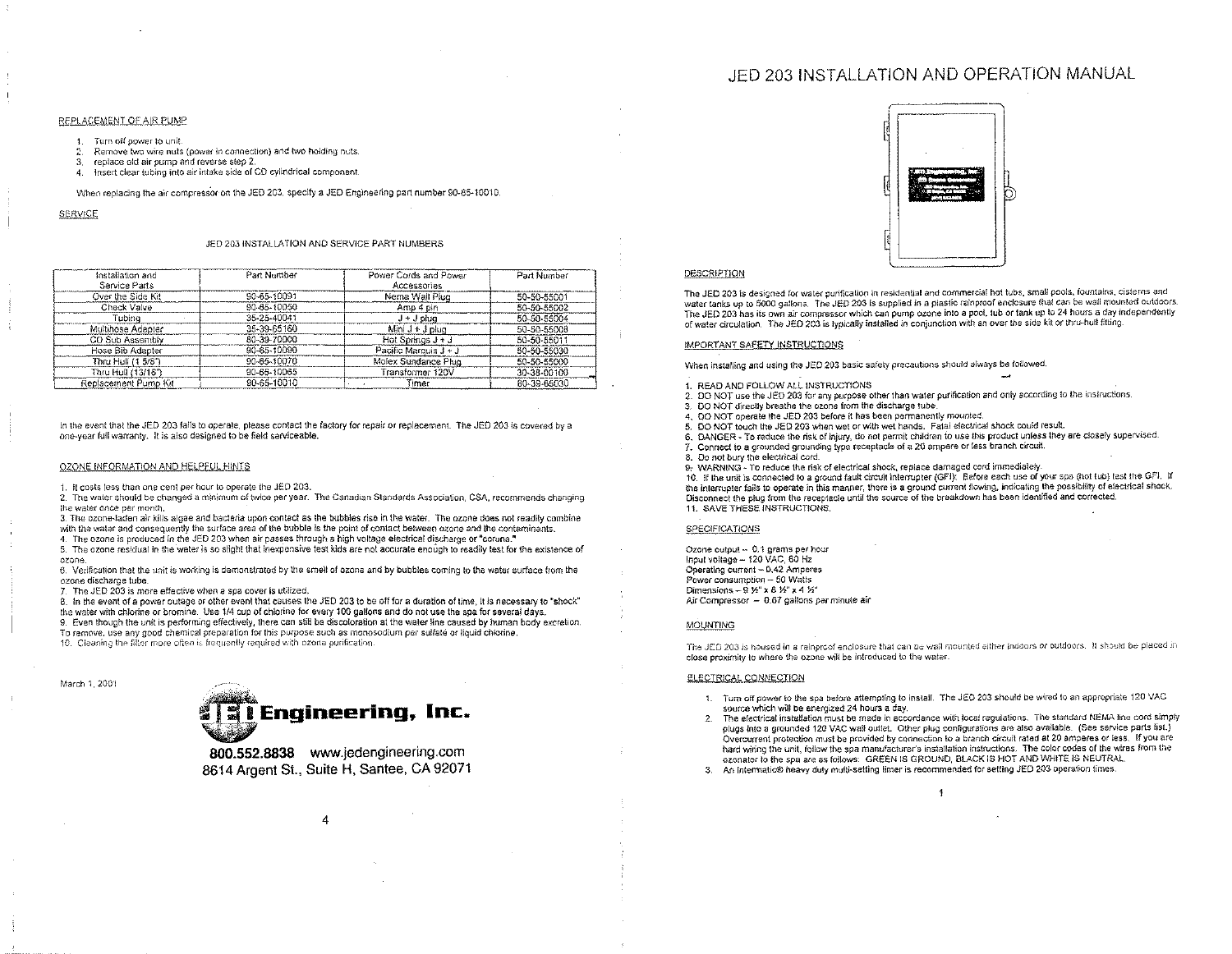#### OZONE HOSE TO SPA

- 1. Connect the long clear hose to the clear check valve, which is protruding from the bottom of the JED 203.<br>2. Drill a small hote (3/8") as close to the top of the skirt as possible.
- 2. Drill a small hole *(3/8")* as close to the top of the skirt as possible.
- 3. Bring the clear hose from the ozonator up through the hole and attach it to the optional weighted airstone. Drop the weighted stone into the spa so it rests on the bottom. A Hartford loop above the water line will help prevent water from back fiowing into the ozonator in the event of a check valve failure.
- 4. Ozone can also be introduced from the JED 203 via an ozone resistant thru-hull fitting or a hose-bib adapter connected **to the drain valve.**

## *Water Tank Installation with "over the side kit"*



## INITIAL WATER PURIFICATION

1. Shock the spa water with liquid chlorine using *1/4* cup of chlorine for each 100 gallons of spa capacity. Other oxidizing agenls, such **as bromine, hydrogen** peroxide, **or monosodium persulfate can be** substituted **and their instructions should be followed.** 2. Because metal compounds can be precipitated out of solution with the use of ozone, it is recommended to use a commercially **available metal remover such as "Protect All" or "Metal Magnet."**

3. Allow filtration pump to run continuously for 2 days without turning on the JED 203 ozone generator.

4. After following step 3, set the filtration pump timer to run according to the spa manufacturer's recommendations, or a minimum of 60 minutes per day.

5, Activate the JED 203 by plugging it in and adjusting the timer on the spa to run at the appropriate times (see customer **adjustments section.)**

**6. Clean the spa filter after the first week of operation and again in one week.**

### CUSTOMER ADJUSTMENTS

**Recommended operation times for the JED 203 are as follows:**

| Spa or Tank Size in | Hours Per Dav |
|---------------------|---------------|
| Gallons             |               |
| 250-500             |               |
| 500-1000            |               |
| 1000-2500           |               |
| 2500 5000           | ۱Â            |

# MAINTENANCE AND DAILY USE

1. Use of an ozonator requires water filtration to remove dead bacteria and algae particles. In order to derive the maximum benefits from the JED 203 ozone generator, the filtration pump should be run a minimum of 60 minutes per day. **2. Clean the filter monthly and check more often if it seems necessary.**

3. If during use of spa it is felt undesirable to have the ozone entering the water, turn the unit off.

4. The ozone generating CD subassembly has a defined life and degrades in its ability to generale ozone over time.

5. To replace the CD subassembly, see "CD Subassembly" section of these instructions.

6. A residual ring ("bathtub ring") is experienced in all spas and is best removed with a product specifically designed for this **purpose. The best** non-chtorine **chemical for this process is monosodium persulfate.**

7. Although ozone is a more powerful killer of bacteria and algae than any chemical, such as chiorine, there is one advantage to chemical purification. The killing effect of ozone in the spa is generally limited to contact of the outside sphere of the bubbles with the water, and the killing effect of the chemicals is affected by mixing into the water. Because of this difference when ozone is employed, surfaces (such as spa walls and bottom) are not disinfected, for only the water is disinfected. During spa use bacteria may cling to the surfaces which result in a slippery feel. This bacteria can be eliminated by using a towel of rag and wiping down these surfaces followed by using the filtration pump for sporoximately one hour. A shock of any liquid or powdered dissolvable disinfectant will also eliminate the slippery surface. The human body will usually excrete about 1/4 cup of **perspiration during spa use, so it is easy to understand how bacteria are introduced info the water.**

### SHOCKING WITH LIQUID CHLORINE

In the event that the spa water has become cloudy, it is necessary to shock the water with chlorine or bromine. Cloudy water is caused by excessive use of the spa, which introduces contaminants, particularly bacteria. A quide for shocking for each 100 gallons of water is as follows: Normal shock: *1/4* cup, Heavy shock, 1 cup. The JED 203 can be used in combination with **bromine, chlorine, ionization or 8aquacil.**

## pH

The recommended pH for spas is 5.5 or higher. Refer to your spa manufacturer's owner manual for further details. Ozone purification is very user friendly and does not require a specific pH level to be effective. A lower pH than required for chlorine is **healthier for the skin and hair.**

# CD SUBASSEMBLY REPLACEMENT

The anticipated life expectancy of the CD subassembly is approximately 1 year, depending on the ozonator run time. After 1 year, we recommend replacing the CD subassembly. When replacing it, specify JED Engineering part number 80-39-70000.

### INSTRUCTIONS FOR REPLACEMENT OF CD SUBASSEMBLY

- **1. Turn off power. Let unit cool.**
- **2. Remove two holding nuts on CO subassembly.**
- 3. Snip both connection wires between the CD subassembly and the transfonmer.
- 4. Wire the new CD subassembly to the transfonmer with the wire nuts supplied.
- 5. Reattach the ozone resistant tubing and fighten back down with the two holding nuts. Do not over tighten.



2 **For CO subassembly replacement on the JED 203, call your local dealer or contact the factory.**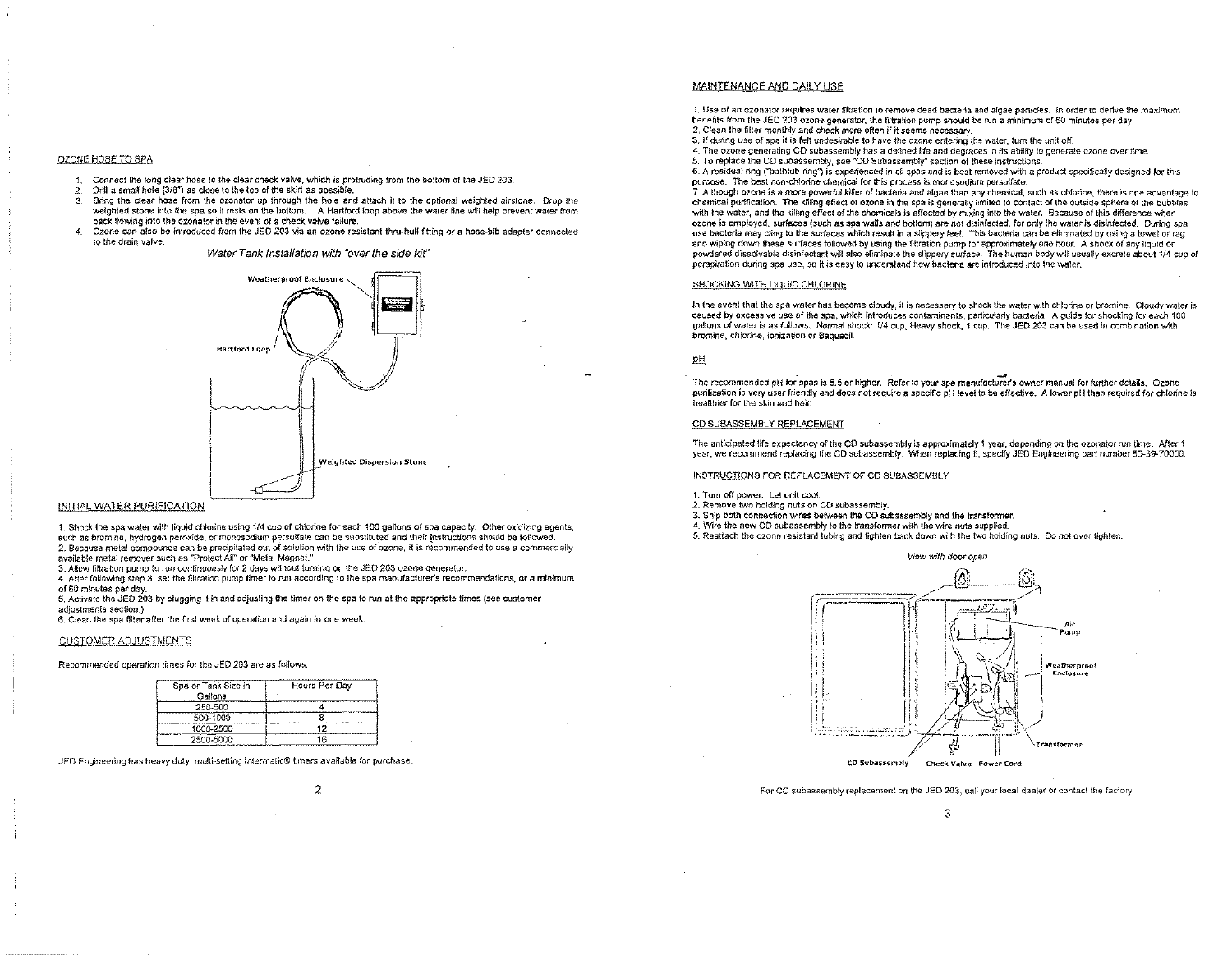# **\*IMPORTANT\***

Please Review Carefully Before Installing Your New Corona Discharge Ozone Generator.

Be sure to:

- 1. Mount unit under the spa skirt, as high on the wall as possible.
- 2. Unit must be mounted vertically.
- 3. Please verify that the JED CD Ozonator (120V or 240V) matches your power source voltage, V.
- 4. Install second check valve between the venturi injector and ozone generator.

We recommend that you:

- 1. Mount the venturi injector near the top of the spa skirt with the tubing sloping downward from the injector outlet.
- 2. Incorporate two Hartford loops above the water line if possible.

**Please Note:**

**For all models, excluding the JED 203 & 603, suction is required to get ozone into the water. The ozone generators depend on vacuum from a venturi injector. They produce no airflow themselves. The ozonator must have air drawn through it. The ozonator should only have power when suction is available or it may fail prematurely. Check suction periodically. Proper suction will increase the performance and longevity** of your **ozonator.**